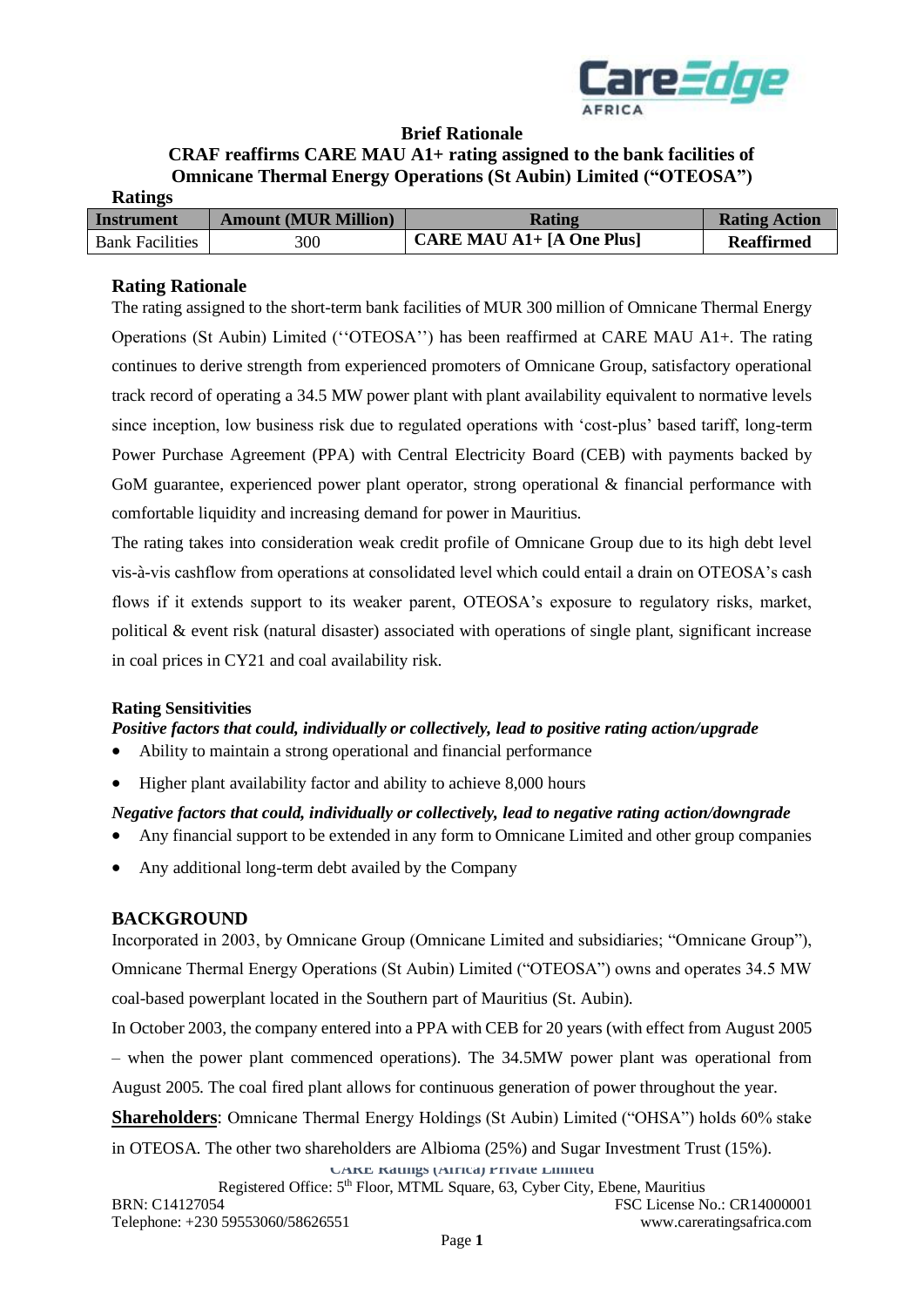

**OHSA** is a wholly owned subsidiary of Omnicane Limited. Incorporated in 1926, Omnicane Limited is a public company (listed on the Stock Exchange of Mauritius with a market capitalisation of MUR 1.3 billion as on July 30, 2021) engaged in the cultivation of sugarcane, production of refined sugar, bioethanol, and thermal energy. Omnicane Limited had a total consolidated group debt of MUR 10.7 billion as at 31st December 2020 (latest audited annual report).

**Albioma** is a French company (listed in the NYSE Euronext Regulated Market in Paris) with over 30 years of operations, which commissioned the world's first hybrid bagasse/coal cogeneration plant (62 MW) on Reunion Island in 1992. In 2000, Albioma commissioned its first bagasse/coal power plant (70 MW) of Mauritius. In 2005, the company commissioned the 34.5 MW bagasse/coal power plant for OTEOSA in Mauritius. Since incorporation, OTEOSA's plant operation and maintenance are supervised by officials of Albioma. As on June 30, 2021, Albioma has an installed capacity of 910 MW of solar and bagasse/coal cogeneration power plant located in France, Mauritius, Reunion Island, Brazil, and other French territories.

**Sugar Investment Trust (SIT),** a corporate body established in 1994 by an Act of Parliament, was set up as a participation scheme offering sugar cane planters and employees of the sugar industry the opportunity to participate in the ownership of sugar milling companies through equity. GoM owns 6.5% and National Pension Fund owns 10.6% stake in SIT.

**Operation and Maintenance of the Plant:** OTEOSA has entered into an agreement with Albioma for construction, operation and maintenance of the plant. The technical services agreement with Albioma for operation and maintenance of the plant is as per the agreed terms of the PPA. The entire cost of operation and maintenance is pass through as per the PPA.

OTEOSA is a professionally managed company. It is governed by an 8-member Board of Directors comprising of 3 executive members and 5 non-executive members, including 2 directors from Albioma. Mr. Jacques M. d'Unienville (CEO of Omnicane Limited) is the Chairman of the Board.

**Performance in FY20**: Revenue from sale of energy was lower due to the drop in demand for energy due to the lockdown and pandemic in FY20. EBITDA was also lower due to increase in price of coal and other operational expenses. Repairs and maintenance During the normal maintenance undertaken in February-March 2020, a team of engineers came from France for overhauling of the turbine and the plant. Due to COVID-19 pandemic they left without completing the full overhauling within the stipulated period of one month. The local team had to complete the work which entailed higher cost and higher no. of days leading to lower availability of the plant and higher maintenance cost.

OTEOSA achieved EBITDA of MUR 148 million and PAT of MUR 63 million in FY20. At inception, OTEOSA took a MUR 1.3 billion term loan to finance construction of the powerplant. In FY20, the loan was fully repaid. As at December 31, 2020, OTEOSA's outstanding term loan was NIL.

**CARE Ratings (Africa) Private Limited**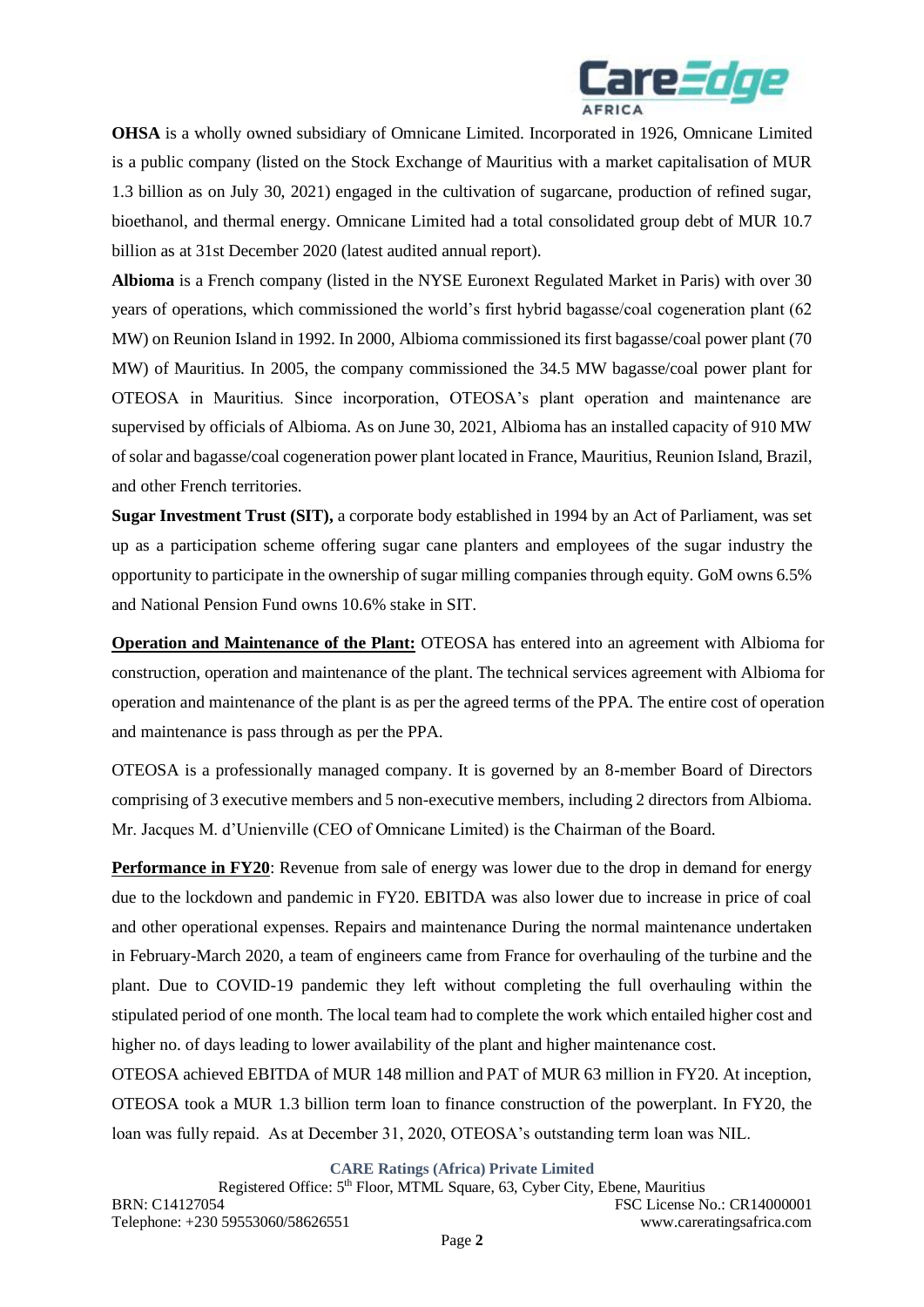

**Short Term Rating/Liquidity Analysis:** OTEOSA has working capital facility (L/C and import line) of MUR 320 million which can be used interchangeably. Both the import line and Letter of credit are used on receipt of coal and are repaid from the cash received from CEB. As discussed earlier, Coal purchase and delivery are under CEB's responsibility and the coal price, forex fluctuation is a fully pass-through item. In between December 2020-November 2021, overdraft utilisation was around 18% and L/C facility utilisation was 74%.

#### **Disclaimer**

CARE Ratings (Africa) Private Limited ("CRAF")'s ratings are opinions on the likelihood of timely payment of the obligations under the rated instrument and are not recommendations to sanction, renew, disburse or recall the concerned bank facilities or to buy, sell or hold any security. CRAF's ratings do not convey suitability or price for the investor. CRAF's ratings do not constitute an audit on the rated entity. CRAF has based its ratings/outlooks on information obtained from sources believed by it to be accurate and reliable. CRAF does not, however, guarantee the accuracy, adequacy or completeness of any information and is not responsible for any errors or omissions or for the results obtained from the use of such information. Most entities whose bank facilities/instruments are rated by CRAF have paid a credit rating fee, based on the amount and type of bank facilities/instruments. CRAF may also have other commercial transactions with the entity. In case of partnership/proprietary concerns, the rating /outlook assigned by CRAF is, inter-alia, based on the capital deployed by the partners/proprietor and the financial strength of the firm at present. The rating/outlook may undergo change in case of withdrawal of capital or the unsecured loans brought in by the partners/proprietor in addition to the financial performance and other relevant factors. CRAF is not responsible for any errors and states that it has no financial liability whatsoever to the users of CRAF's rating. Our ratings do not factor in any rating related trigger clauses as per the terms of the facility/instrument, which may involve acceleration of payments in case of rating downgrades. However, if any such clauses are introduced and if triggered, the ratings may see volatility and sharp downgrades.

**CARE Ratings (Africa) Private Limited**

Registered Office: 5<sup>th</sup> Floor, MTML Square, 63, Cyber City, Ebene, Mauritius BRN: C14127054 FSC License No.: CR14000001 Telephone: +230 59553060/58626551 www.careratingsafrica.com